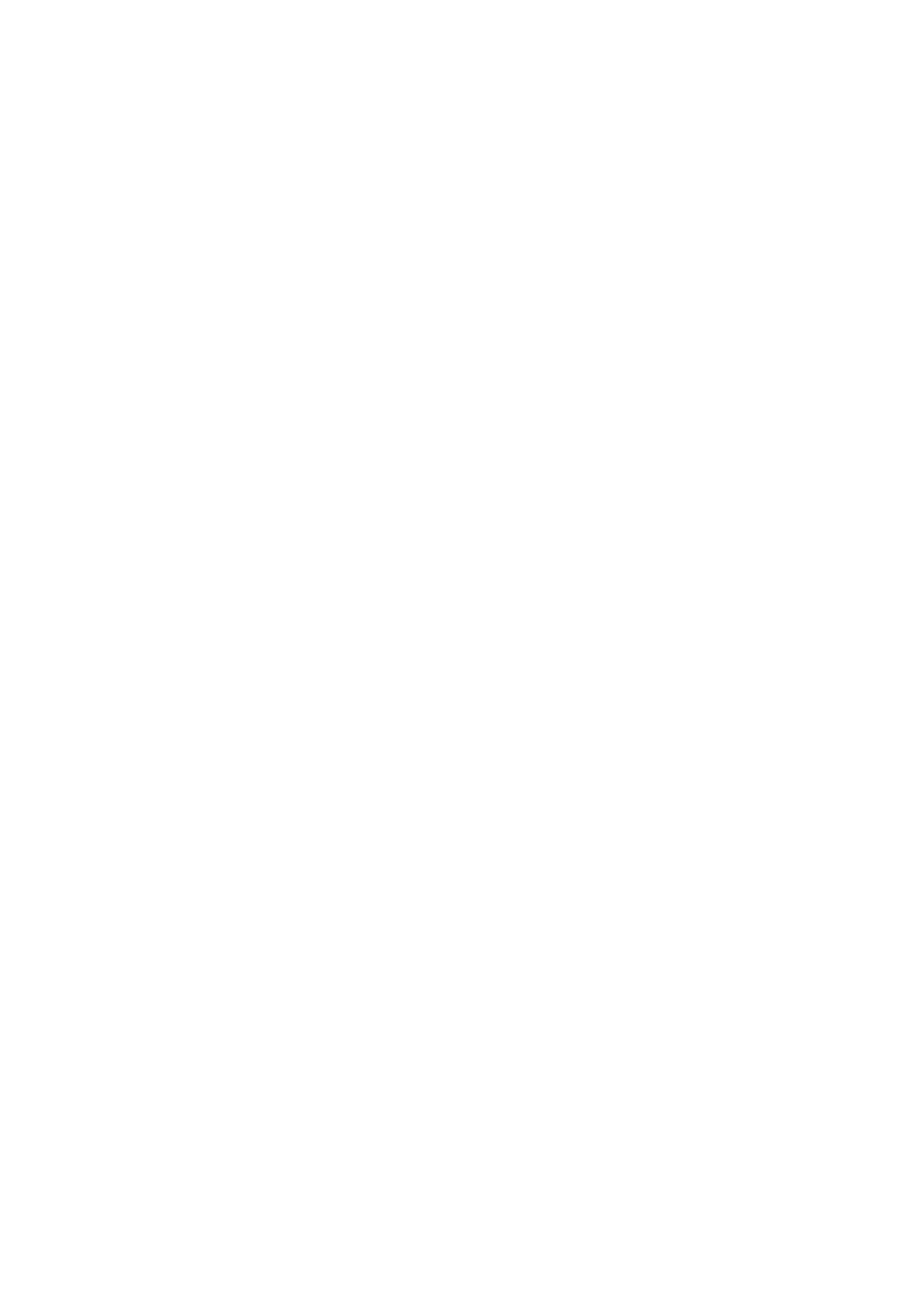

### **CHORUS FOR SHOWS IN ATLANTA IN NOVEMBER 2022**

The sell-out 2018 Edinburgh Fringe musical is back by popular demand and it's bigger than ever. Originating in Scotland, the show will tour to Atlanta and Washington DC, USA in Fall 2022. We are looking for scientists and healthcare professionals who sing to audition for the chorus in each of these cities, where you would perform alongside a professional musical theatre cast. This truly unique and collaborative project is a once in a lifetime opportunity - don't miss out!

### COMPANY

#### **Charades Theatre Company**

Robin Hiley, composer & artistic director; Thomas Henderson, script writer & stage director; Neil Metcalfe, musical director; Jessica Conway, producer; Sheila Grant, movement director & choreographer.

## ABOUT THE SHOW

#### **"The Mould that Changed the World" - a book musical**

A life-changing discovery that became a world-changing cure: the first antibiotic! Alexander Fleming is now at the end of his life, but he is not just looking back, he must still look forwards because the world depends on it. The future is uncertain and his responsibility to make the human race understand a crucial message is becoming more urgent than ever. 'Resistance' is a threat that no one knows is coming - because no one is listening. How can he rescue the power of Penicillin and all antibiotics from the frenzy for 'The Miracle Cure' before it's too late?

FIND OUT MORE ABOUT THE PROJECT FROM THIS [VIDEO>>](https://vimeo.com/684803928)

## CHORUS AUDITIONS

These will be done by video submission. We'd love you to record yourself singing one of the songs from the show (we will provide a backing track and music), and also another piece of your own choice. The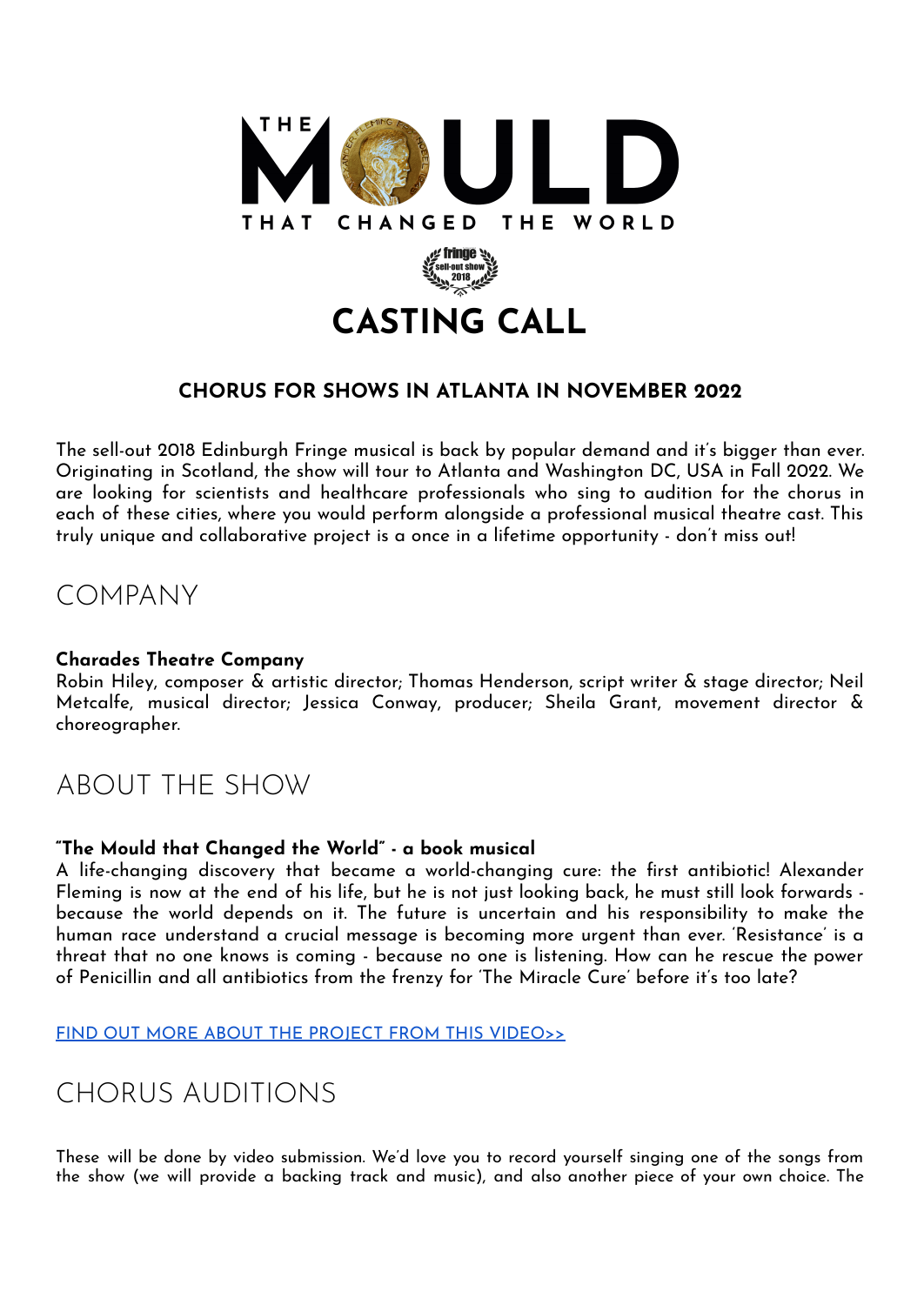Chorus will be 16 strong in each performance and requires you to sing both in unison and in parts (SATB), so we just want to make sure that you are a confident singer.

#### **Please record:**

- a short song or extract of a song from any musical (no more than 3 mins in length).
- a short extract from *The Mould that Changed the World* (available at the link below along with a recording to help you learn the piece).

NB: please record on a smartphone or similar against a plain background and in good light. Please upload your video to YouTube or Vimeo and send us the link. Unfortunately we are unable to accept files via WeTransfer.

Please send video links to Jessica Conway at [jessica@charadestheatre.co.uk](mailto:jessica@charadestheatre.co.uk) by 5pm on Friday 1st July 2022.

#### GET AUDITION [MATERIAL>>](https://drive.google.com/drive/folders/16izUkGhHGL558_5bpttRPAZWO0JLVpD7?usp=sharing)

### WHY GET INVOLVED?

This is a unique opportunity for you to perform in a musical alongside a cast of professional actors and musicians. Furthermore, you will be participating in an innovative and exciting public health initiative to spread the word about the ever increasing problem of antibiotic resistance.

"We need a step change in the public's awareness and understanding of AMR. I cannot think of a more *relevant or exciting initiative than The Mould. Having supported this project from the beginning, I endorse this project unreservedly."*

Professor Dame Sally Davies, UK Special Envoy on Antimicrobial Resistance

The important message of the rise of antibiotic resistance and the fragile future of antibiotics needs to rapidly reach all corners of society. This project now brings together many high profile organisations who are currently working to do just this. With a growing list of international partners and backers including the Rockefeller Foundation and the CDC Foundation, this is your chance to be part of this exciting initiative and make a difference.

### SHOW DATES 2022

#### REHEARSALS

| Sunday 4 September   | 1000-1700 | Pullman Yards, Atlanta |
|----------------------|-----------|------------------------|
| Tuesday 4 October    | 1800-2100 | Pullman Yards, Atlanta |
| Wednesday 5 October  | 1800-2100 | Pullman Yards, Atlanta |
| Thursday 6 October   | 1800-2100 | Pullman Yards, Atlanta |
| Tuesday 25 October   | 1800-2100 | Pullman Yards, Atlanta |
| Wednesday 26 October | 1800-2100 | Pullman Yards, Atlanta |